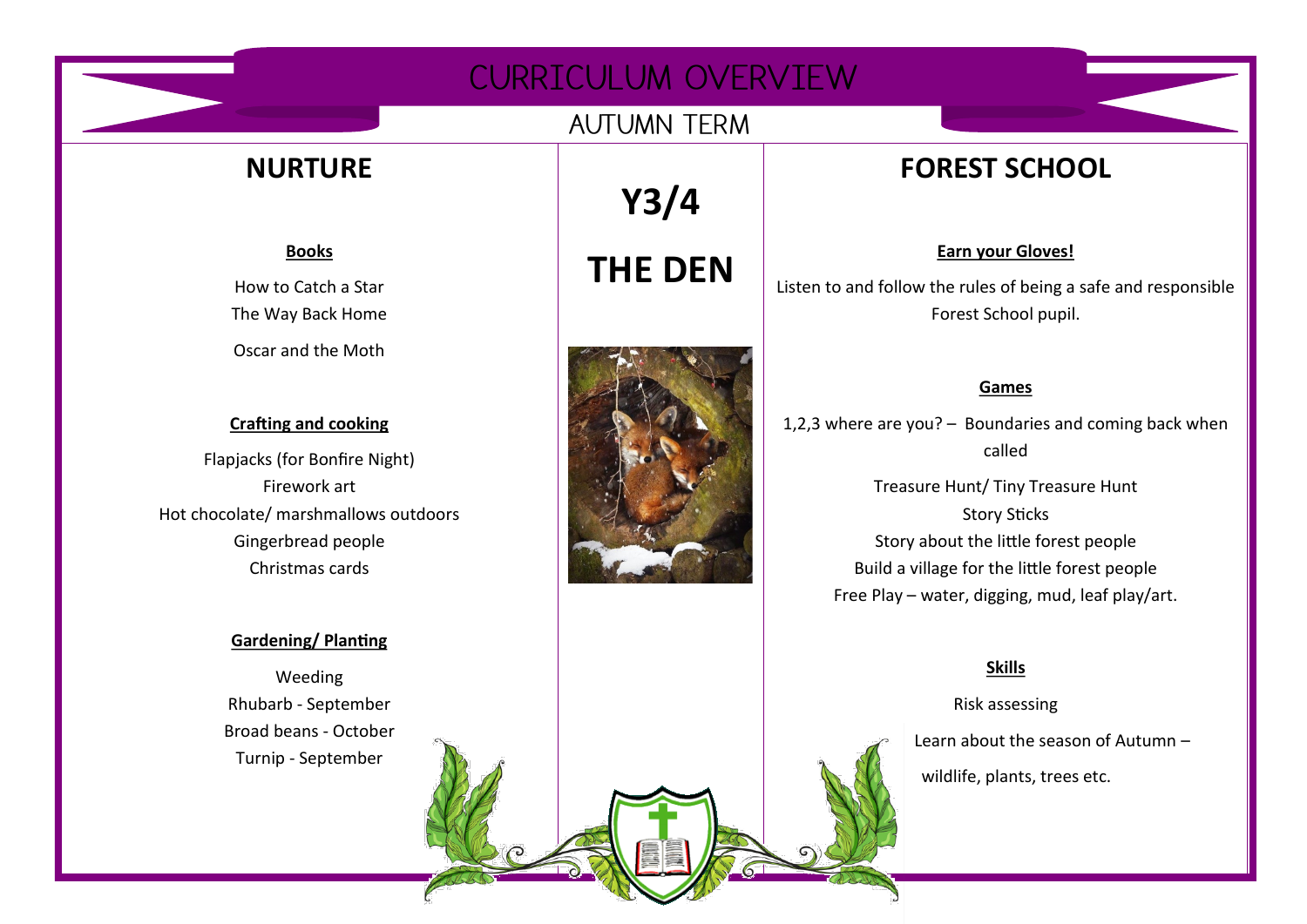# CURRICULUM OVERVIEW

### SPRING TERM

# **NURTURE**

**Books** The Hueys New Jumper Lost and Found

The Hueys in None the Number

# **Crafting and cooking** Easy French bread pizzas. Pancakes Chocolate nests (Easter) Easter cards

## **Gardening/ Planting** Strawberries – January - April Tomatoes – February - April Peas – March - May

**Y3/4 THE DEN**



# **FOREST SCHOOL**

#### **Games**

1,2,3 where are you?

Treasure Hunt

Outdoor kitchen/café

Free Play – water, digging, mud, leaf play/art

#### **Skills**

Risk assessing. Learn about the season of Spring – wildlife, plants, trees etc. Knots – clove hitch, square lashing Loppers Den building